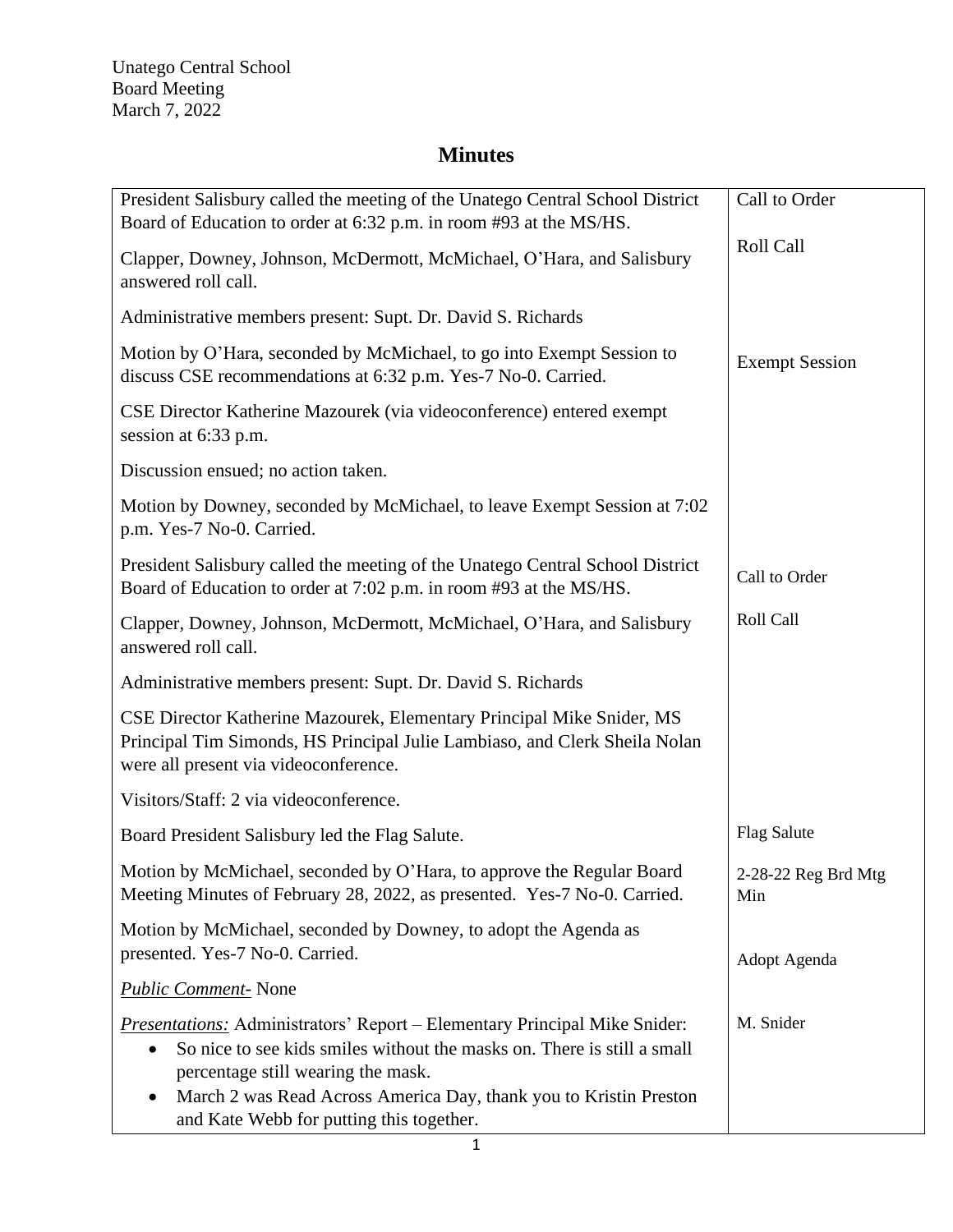| March 29-31, ELA State testing for grades 3-8.<br>$\bullet$<br>April 26-28, Math State testing for grades 3-8.<br>The Village of Unadilla purchased new street signs for the front of the<br>elementary building. Working on getting them installed.<br>The village is also looking to hire a crossing guard.<br>Middle School Principal Tim Simonds:<br>March 11 progress reports will be going out to students.<br>$\bullet$                                                                                                              | T. Simonds   |
|---------------------------------------------------------------------------------------------------------------------------------------------------------------------------------------------------------------------------------------------------------------------------------------------------------------------------------------------------------------------------------------------------------------------------------------------------------------------------------------------------------------------------------------------|--------------|
| MS Drama rehearsals are going well.<br>$\bullet$<br>The new math tutor is seeing about 35 students per week. This is really<br>helping students.<br>March 29 is NYS ELA State testing for grades 3-8.                                                                                                                                                                                                                                                                                                                                       |              |
| High School Principal Julie Lambiaso:<br>The atmosphere around the building is totally different since the end of<br>the mask mandate. There have been no incidents between students<br>choosing to wear or not wear the mask. We are very proud of all the<br>kids.<br>March 1, students in grades 10 $\&$ 11, that are interested in attending the<br>$\bullet$<br>CTE program at BOCES were able to take a field trip to check out the<br>classes.                                                                                       | J. Lambiaso  |
| March 2, 10 <sup>th</sup> grade PSAT Day.<br>$\bullet$<br>March 23, 11 <sup>th</sup> grade SAT Day.<br>$\bullet$<br>March 31, 10 <sup>th</sup> grade ASVAB testing day.<br>April 1 & 4 Parent/Teacher Conferences, half day for students.<br>March is Music in Our Schools Month.<br>$\bullet$<br>All-County Festival was held at Oneonta CSD on March 3 & 5.<br>٠<br>Sectional Tournaments for boys' and girls' basketball is over. Both<br>teams did very well.<br>Congratulations to Anabel Rommer for placing $15th$ in the 600m at the |              |
| NYSPHSAA State Championships.<br>Congratulations to Caleb Cole and Jarrett Thayer for making it to States<br>for Wrestling.                                                                                                                                                                                                                                                                                                                                                                                                                 |              |
| Superintendent's Report - Dr. David S. Richards:<br>Jeff Stafford, Project Manager from Delta Architects will be presenting<br>$\bullet$<br>at the March 21 board meeting to update the board on the Capital<br>Project.                                                                                                                                                                                                                                                                                                                    | Dr. Richards |
| Multiple teachers/staff members have made comments on how nice it is<br>to see kids without masks. Such a different atmosphere.                                                                                                                                                                                                                                                                                                                                                                                                             |              |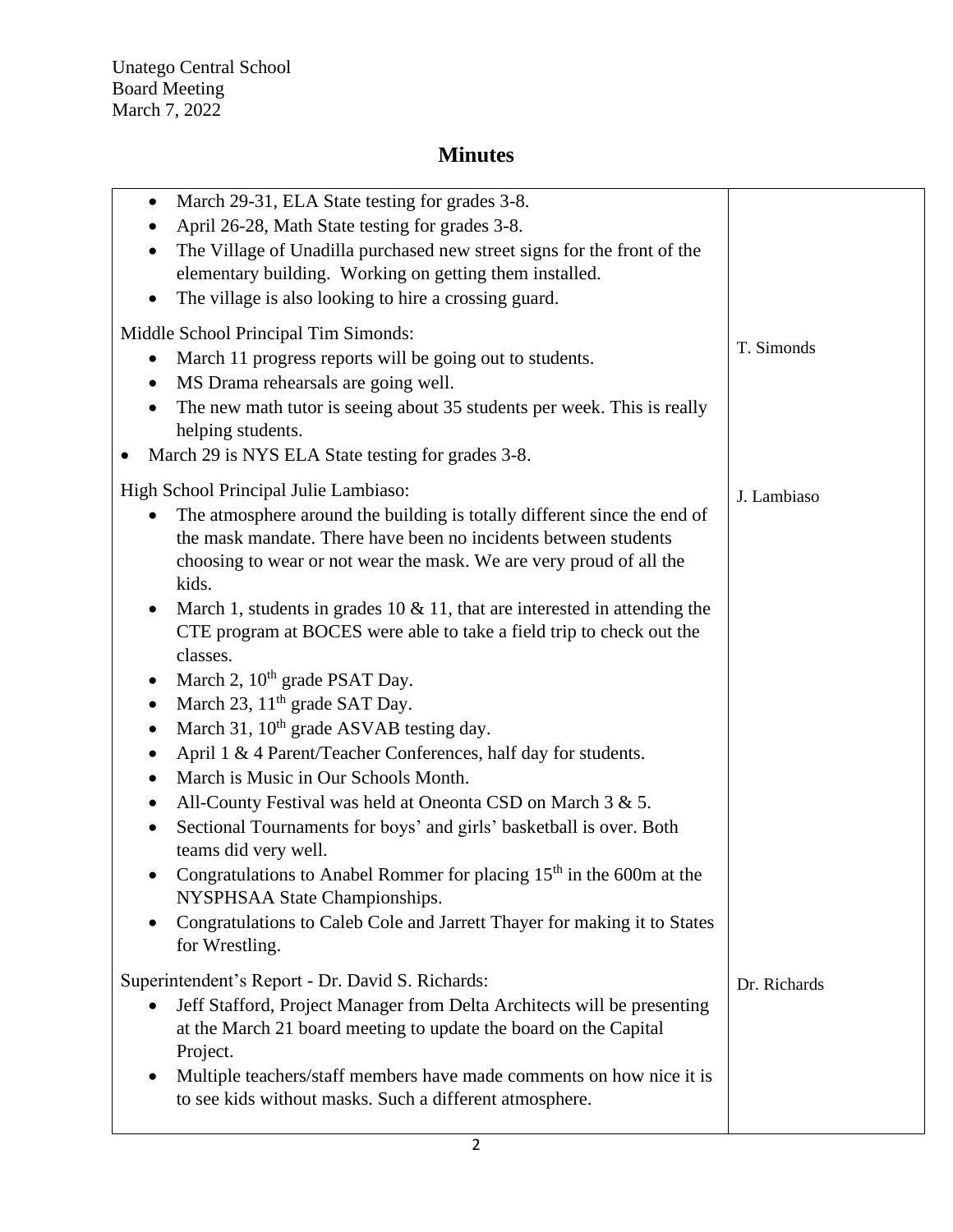Unatego Central School Board Meeting March 7, 2022

| March 24 is the CASSC School Board Institute virtual workshop from<br>6-8 p.m. in the board room.<br>April 25 is the Board Retreat. Location to be determined.<br>There will be an Executive Session at the end of the meeting.<br>Updated the board on the Unatego/Franklin sports merger meetings. The<br>$\bullet$<br>committee would like to send out a sports survey to the community. |                                                                            |
|---------------------------------------------------------------------------------------------------------------------------------------------------------------------------------------------------------------------------------------------------------------------------------------------------------------------------------------------------------------------------------------------|----------------------------------------------------------------------------|
| <b>Administrative Action</b><br>Motion by Downey, seconded by McMichael, to approve the following<br>resolutions 4.1-4.11 as presented. Yes-7 No-0. Carried.                                                                                                                                                                                                                                | Approve CSE                                                                |
| RESOLVED: Upon the recommendation of the Superintendent of Schools that<br>this Board does hereby approve CSE Recommendations as presented.                                                                                                                                                                                                                                                 | Recommendations                                                            |
| RESOLVED: Upon the recommendation of the Superintendent of Schools that<br>this Board does hereby adopt Policy #1510 Regular Board Meetings And Rules<br>(Quorum And Parliamentary Procedure) as presented.                                                                                                                                                                                 | Adopt BP#1510 Regular<br>Board Mtgs & Rules<br>Adopt BP#5640               |
| RESOLVED: Upon the recommendation of the Superintendent of Schools that<br>this Board does hereby adopt Policy #5640 Smoking, Tobacco, And Cannabis<br>(Marijuana) Use as presented.                                                                                                                                                                                                        | Smoking, Tobacco, &<br>Cannabis (Marijuana)<br>Use                         |
| RESOLVED: Upon the recommendation of the Superintendent of Schools that<br>this Board does hereby adopt Policy #6150 Alcohol, Tobacco, Drugs, And<br>Substances (Staff) as presented.                                                                                                                                                                                                       | Adopt BP#6150 Alcohol,<br>Tobacco, Drugs, &<br>Substances (Staff)          |
| RESOLVED: Upon the recommendation of the Superintendent of Schools that<br>this Board does hereby adopt Policy #6151 Drug-Free Workplace as presented.                                                                                                                                                                                                                                      | Adopt BP#6151 Drug-<br>Free Workplace                                      |
| RESOLVED: Upon the recommendation of the Superintendent of Schools that<br>this Board does hereby adopt Policy #7320 Alcohol, Tobacco, Drugs, And<br>Other Substances (Students) as presented.                                                                                                                                                                                              | Adopt BP#7320 Alcohol,<br>Tobacco, Drugs, & Other<br>Substances (Students) |
| RESOLVED: Upon the recommendation of the Superintendent of Schools that<br>this Board does hereby approve sports merger between Unatego CSD and<br>Franklin CSD for Modified Baseball for the 2021-2022 school year as<br>presented.                                                                                                                                                        | <b>Approve Sports Merger</b><br>W/Franklin CSD-Mod.<br>Baseball            |
| RESOLVED: Upon the recommendation of the Superintendent of Schools that<br>this Board does hereby approve sports merger between Unatego CSD and<br>Franklin CSD for Modified Softball for the 2021-2022 school year as<br>presented.                                                                                                                                                        | <b>Approve Sports Merger</b><br>W/Franklin CSD-Mod.<br>Softball            |
| RESOLVED: Upon the recommendation of the Superintendent of Schools that<br>this Board does hereby approve sports merger between Unatego CSD and                                                                                                                                                                                                                                             | <b>Approve Sports Merger</b><br>W/Franklin CSD-Mod.<br>Track & Field       |